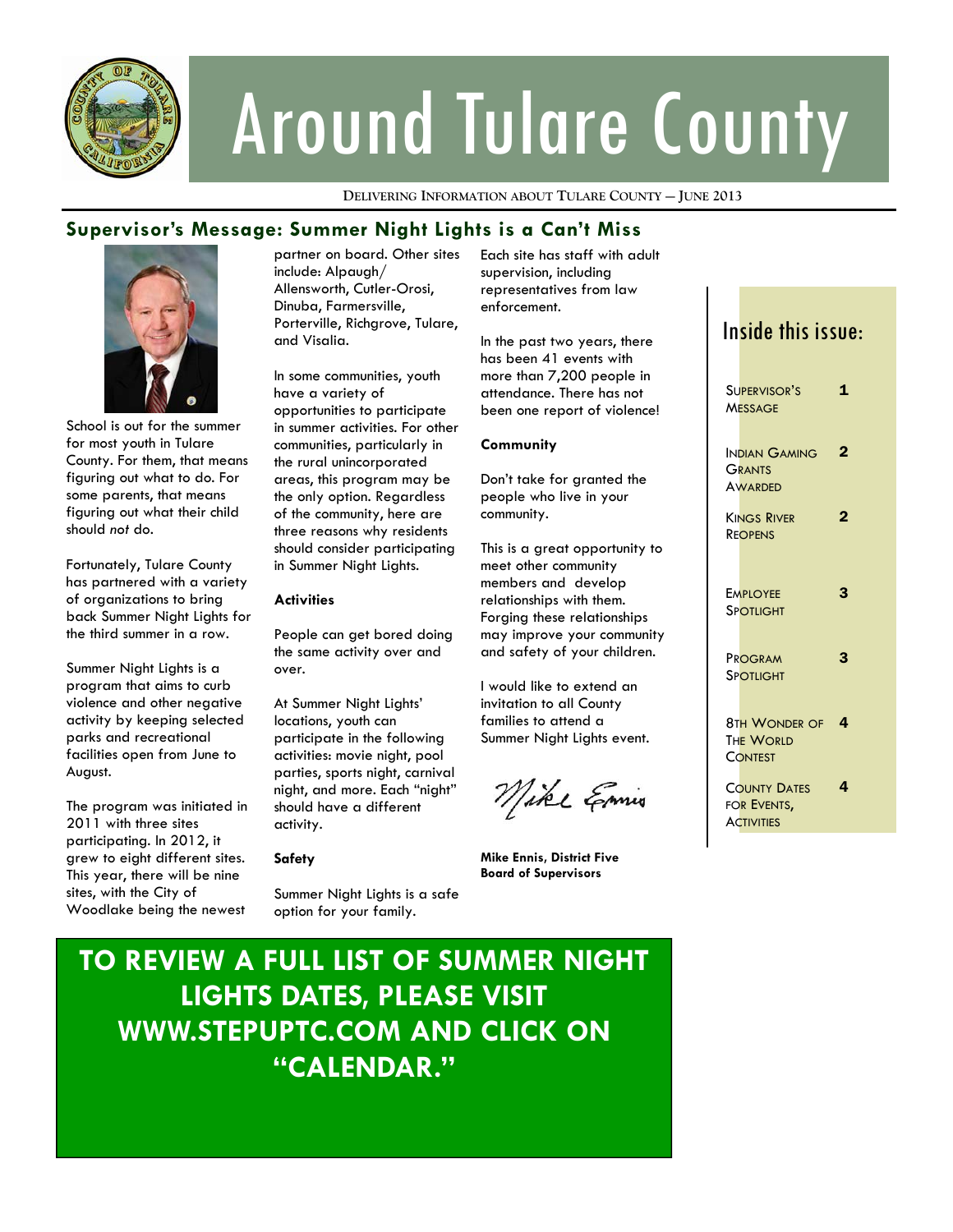### Around Tulare County: www.aroundtularecounty.com

### **Indian Gaming Committee Awards Grants**



Residents in southeast Tulare County can expect road improvements, an increase in transit services, and better equipped fire personnel thanks to a boost in funding.

On May 22, the Tulare County Indian Gaming Local Community Benefit Committee (TCLCBC) awarded \$261,177 to County of Tulare and City of Porterville departments for a variety of projects which include:

**Tulare County Resource Management Agency:**  \$130,000 for improvements to Success Valley Drive and Reservation Road.

**Tulare County Fire Department:** \$30,906 to purchase personal protective equipment for firefighters.

**Porterville Transit Department:** \$57,271 to expand transit services on Sundays to Eagle Mountain Casino.

**Porterville Fire Department:**  \$50,000 to purchase mass casualty equipment.

Senate Bill 621, which became law on January 1, 2004, makes grant funding available to counties, cities and special districts impacted by tribal gaming from the Indian Gaming Special Distribution Fund. Gaming tribes that operated 200 or more gaming devices on or before September 1, 1999 contribute a variable portion of their net winnings into the Fund. In Tulare County, the Tule River Tribe contributes winnings. The seven-member TCLCBC is responsible for selecting these grants.

The Tule River Tribe must sponsor the grants and affirm that the proposed grant projects have a reasonable

relationship to the impacts of their gaming facility.

To be considered, a grant proposal must fall into one of two categories: 60% of available funds are Nexus Grants, which must meet specific criteria. Non-Nexus or discretionary grants representing 40% of the total funding are also available.

The TCLCBC evaluated grant proposals and weighed their merits based on state guidelines that give priority to: law enforcement; fire services; emergency medical services; roads; public health; recreation and youth programs; waste disposal and water supplies; child care programs; mitigating environmental impacts and behavioral health.

### **Kings River Reopens to Motorized Vessels**

Residents who want to take their jet ski or boat on the Tulare County portion of the Kings River could have until the end of July to do so.

In May, Tulare County's General Services and Sheriff's Departments announced that the Kings River in Tulare County was closed to motorized vessels, such as boats and jet skis, until water levels and rates increased.

Tulare County Parks Manager Neil Pilegard said motorized vessels should not be used in the Kings River unless water flows reach 400 cubic feet per second. In May, water was flowing at a rate between 30- and 50 cubicfeet per-second.

As of June 3, Pilegard said water levels and rates increased above 800 cubic feet per second.

"The Kings River is expected to maintain flows above 800 cubic feet per second until the end of July, per communication with the Kings River Water Master," Pilegard said.

Tulare County works with the Kings River Watermaster to determine water levels and flow rate.

For more information, the public should call 559/624- 7227.

Please consider the following tips before swimming in the Kings River:

Keep an eye on friends and family: Drowning can occur in as little as 20 seconds for children and 60 seconds for an adult.

Learn to swim! The American Red Cross has swimming courses for people of any age and swimming ability.

Swim near the shore: Drowning most often occurs within 10 feet of safety and usually within about 50 feet from the shore.

Remember that swimming and alcohol can be a deadly combination.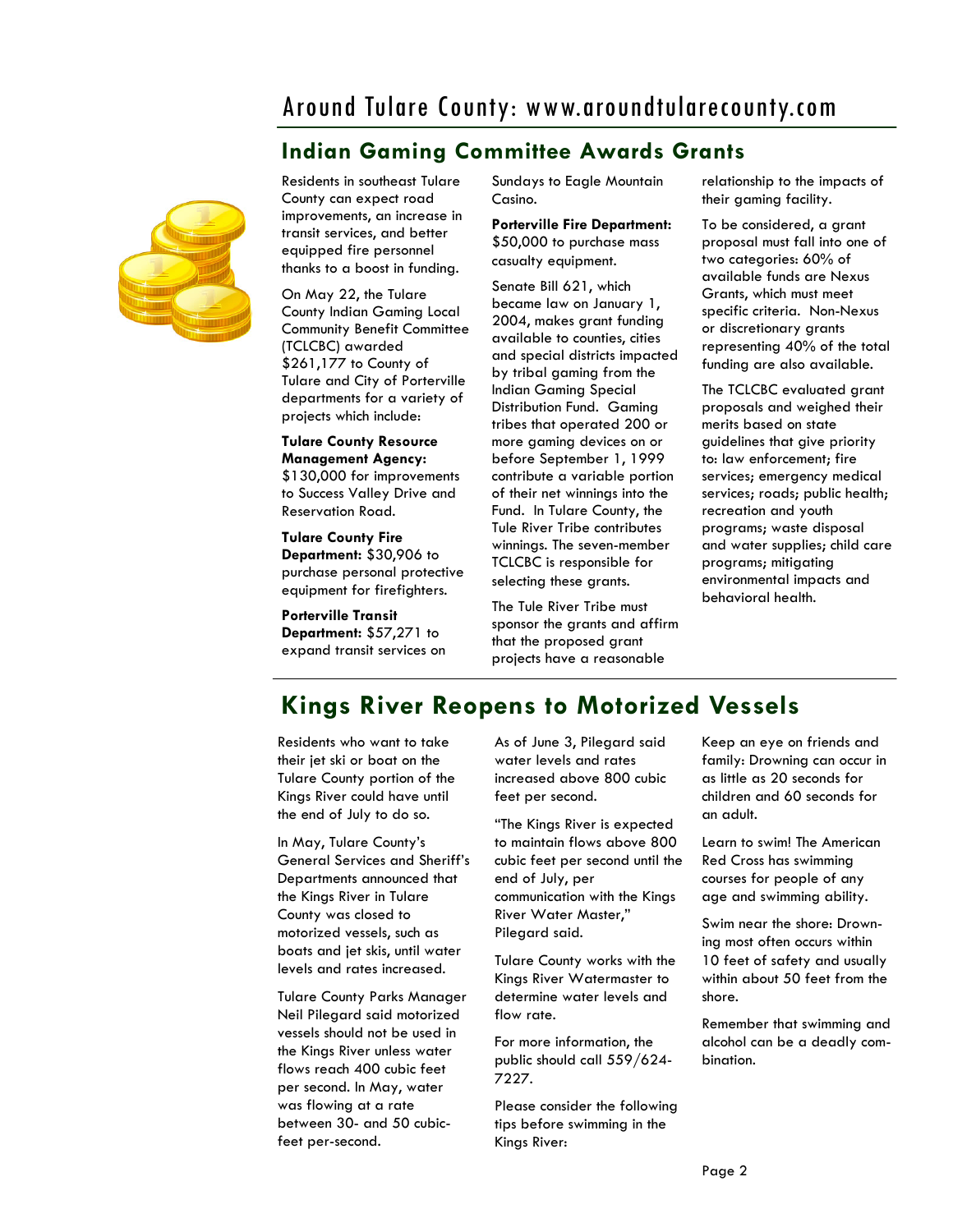## **Employee Spotlight: Patricia Cornelius**



**Name:** Patti Cornelius

**Title:** Administrative Services Officer II

**Years of Service:** 17 years

**Duties:** Oversee and supervise the County Expense Claim, Foster Care Claim, Food Stamp Claim and various internal reports for the fiscal division. I supervise two divisions within the Claims Unit. These two divisions research and reconcile different reports from different computer systems to complete their jobs.

**Family:** My husband, Curtis, and I have been married almost 40 years and we have been very blessed with three fabulous children. Tami, our oldest, and her husband, Steve, live in Visalia and have given us two wonderful granddaughters, Madi, 7 ½ and Stevie, 2 ½. Tony, our wanderlust son, is currently in New York cultivating an organic vegetable garden. Tina and her husband, Art, live in Hayward CA and have given us a wonderful grandson, Eli, 11 months old.

Family time is a joyous time for me. I come from a family of eight siblings and we are blessed to have Dad, 92, with us. It is so great to be surrounded by so much love and joy at our many family gatherings.

**Hobbies:** I enjoy baking, making rosaries, and playing with my grandchildren.

**Clubs/Organizations:** I am a co-leader of Our Lady's Rosary Makers that we took over from my parents. I am the current Treasurer of the Catholic Daughters - Court Little Flower at St. Mary's Catholic Church.

**What is your most rewarding experience as a County employee?** I have been with three departments in the county since I started back to work in 1996. I think the most rewarding experiences are with the people I have met. I have gotten to know some amazing people that I now call friends. I have had good jobs and great supervisors that have helped me advance in my career and experience new challenges.

**Please tell us something other employees might not know about you?** I worked for the County for 2 years and then had my first child. Fifteen months later I came back to the County and worked for 3 years and then had my second child and was lucky enough to be a stay-athome Mom for 17 years before returning to work for the County.

#### **Where is your favorite place to visit in Tulare County?**

Home. I am a homebody and my husband and I have created a very comfortable home together. My life is very busy right now and I am always grateful when I come home.

### **You were recently selected as CSET's Volunteer of the Year. Please tell us what that meant to you.**

I was very honored when CSET chose me as their Volunteer of the Year this year. I have been doing the Volunteer Income Tax Assistance (VITA) Program for ten years now and the last seven have been with CSET. VITA is my way of giving back to the community. It is something I know how to do. When you complete a tax return for a client, they are so grateful. It is something they cannot do themselves and if they went to a paid preparer they would have to pay someone to complete their taxes. The VITA program is free to our clients. I have met some very generous and caring people who run the VITA program. It is a vital program for our community. CSET, please keep up the good work!



**There are many County employees who are doing outstanding things for their community outside of their job.** 

**Do you know a County employee who should be in the spotlight? Let us know at:** 

**[newsletter@co.tulare.ca.us](mailto:newsletter@co.tulare.ca.us?subject=Employee%20spotlight)**

### **Program Spotlight: Cooling Centers**

The Tulare County Office of Emergency Services coordinates the operation of Cooling Centers throughout the County during the summer months. Cooling centers are facilities, operated voluntarily by their respective owners, as a service to the community.

These facilities are equipped with air conditioning, seating, and restrooms, and may also provide vending machines, reading materials, and/or activities. Contact cooling centers near you to find out what services are offered and the hours of operation.

For more information please visit: www.tularecounty.ca.gov/ county/index.cfm/ emergencies/cooling-centers/